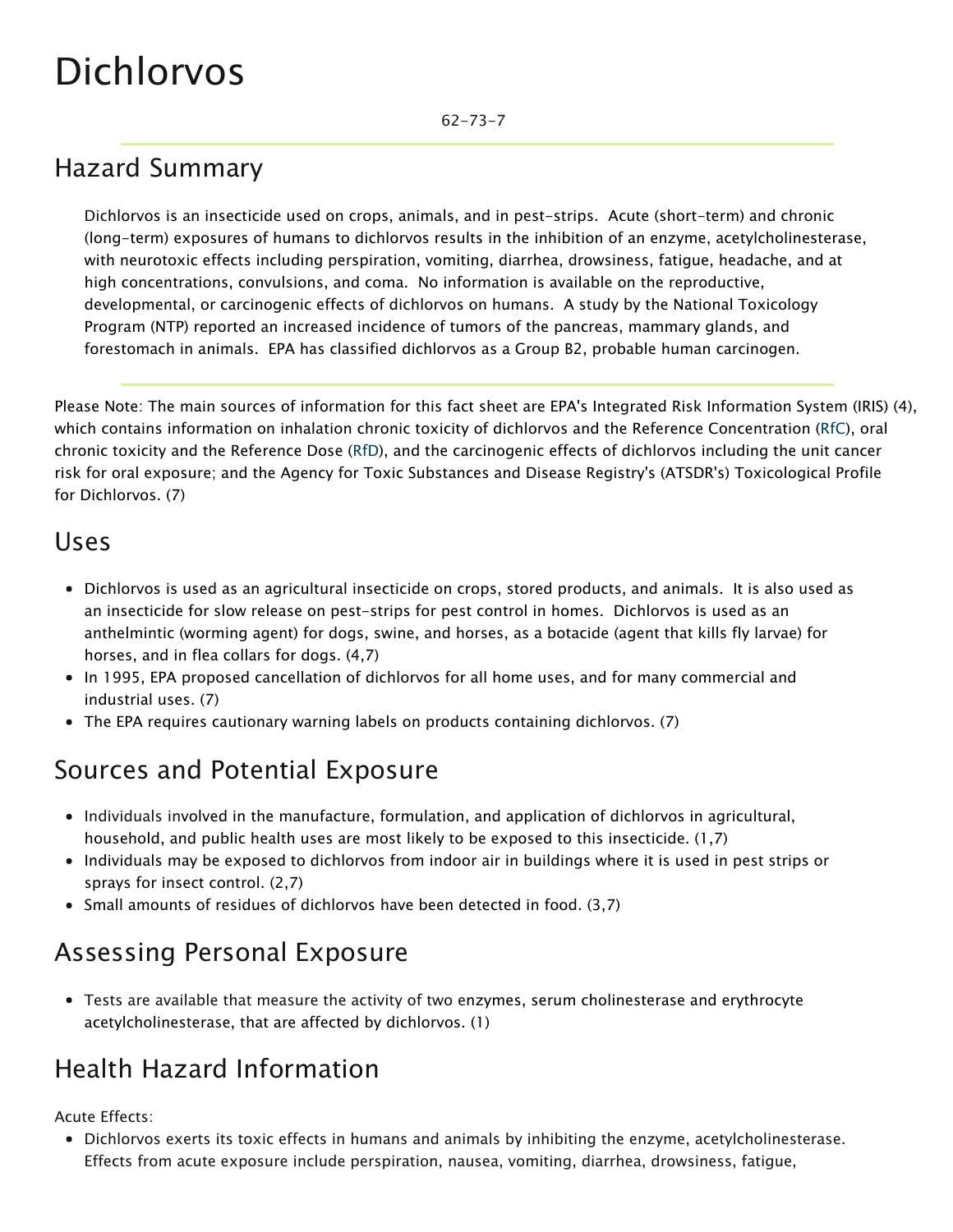headache, and at very high concentrations, convulsions, and coma. (2,3,7)

Tests involving acute exposure of rats, mice, and rabbits have demonstrated dichlorvos to have [high](https://www.epa.gov/haps/about-health-effects-fact-sheets) to [extreme](https://www.epa.gov/haps/about-health-effects-fact-sheets) acute toxicity from oral or dermal exposure and [extreme](https://www.epa.gov/haps/about-health-effects-fact-sheets) acute toxicity from inhalation. (5)

Chronic Effects (Noncancer):

- Acetylcholinesterase inhibition may also occur in humans from chronic exposure to dichlorvos. (3,7)
- Symptoms in animals orally exposed to dichlorvos include ataxia, salivation, dyspnea, tremors, and diarrhea. (4,7)
- The Reference Concentration [\(RfC](https://www.epa.gov/haps/health-effects-notebook-glossary)) for dichlorvos is 0.0005 milligrams per cubic meter (mg/m 3 ) based on decreased brain cholinesterase activity in rats. The [RfC](https://www.epa.gov/haps/health-effects-notebook-glossary) is an estimate (with uncertainty spanning perhaps an order of magnitude) of a continuous inhalation exposure to the human population (including sensitive subgroups), that is likely to be without appreciable risk of deleterious noncancer effects during a lifetime. It is not a direct esimator of risk but rather a reference point to gauge the potential effects. At exposures increasingly greater than the [RfC,](https://www.epa.gov/haps/health-effects-notebook-glossary) the potential for adverse health effects increases. Lifetime exposure above the [RfC](https://www.epa.gov/haps/health-effects-notebook-glossary) does not imply that an adverse health effect would necessarily occur. (4)
- EPA has medium confidence in the study on which the [RfC](https://www.epa.gov/haps/health-effects-notebook-glossary) was based because the principal study was wellconducted for its time; medium confidence in the database because it is relatively complete but an inhalation-based assessment of its multigeneration reproductive toxicity was not found; and consequently the confidence in the [RfC](https://www.epa.gov/haps/health-effects-notebook-glossary) is medium. (4)
- The Reference Dose [\(RfD\)](https://www.epa.gov/haps/health-effects-notebook-glossary) for dichlorvos is 0.0005 milligrams per kilogram body weight per day (mg/kg/d) based on plasma and red blood cell cholinesterase inhibition in male and female dogs and brain cholinesterase inhibition in male dogs. (4)
- EPA has medium to high confidence in the study on which the [RfD](https://www.epa.gov/haps/health-effects-notebook-glossary) was based because, although the principal study is of good quality, there was a change in the dosing regime; medium confidence in the database because it lacks a rabbit developmental toxicity study and adequate studies to fully address chronic and reproductive toxicity in the rat; and, consequently, medium confidence in the [RfD.](https://www.epa.gov/haps/health-effects-notebook-glossary) (4)

Reproductive/Developmental Effects:

- No information is available on the reproductive or developmental effects of dichlorvos in humans.
- In one study, birth defects in fetuses were observed in rats exposed to dichlorvos by injection; however, in several other animal studies, birth defects were not observed. (2,3,7)
- Sperm abnormalities were observed in mice injected with dichlorvos. (7)

Cancer Risk:

- No information is available on the carcinogenic effects of dichlorvos in humans.
- In a gavage study by the NTP, there was an increased incidence of tumors of the pancreas and leukemia in male rats, tumors of the pancreas and mammary gland in female rats, and tumors of the forestomach in both sexes of mice. (8)
- Dichlorvos was not found to be carcinogenic in an animal study by the National Cancer Institute (NCI) in which the compound was administered in the diet. (9)
- EPA has classified dichlorvos as a Group B2, probable human carcinogen. (4)
- EPA uses mathematical models, based on human and animal studies, to estimate the probability of a person developing cancer from drinking water containing a specified concentration of a chemical. EPA calculated an oral cancer slope factor of 0.29 (mg/kg/d)  $\frac{21}{1}$  and an oral unit risk estimate of 8.3  $\times$  10

 $(\mu g/L)^{-1}$ . EPA estimates that, if an individual were to continuously drink water containing dichlorvos at an average of 0.1  $\mu$ g/L (1 x 10<sup>-4</sup> mg/L) over his or her entire lifetime, that person would theoretically have no more than a one-in-a-million increased chance of developing cancer as a direct result of drinking water containing this chemical. Similarly, EPA estimates that drinking water containing 1.0  $\mu$ g/L (1 x 10  $^{-3}$  mg/L) would result in not greater than a one-in-a-hundred thousand increased chance of developing cancer, and water containing 10.0  $\mu$ g/L (1 x 10<sup>-2</sup> mg/L) would result in not greater than a one-in-ten thousand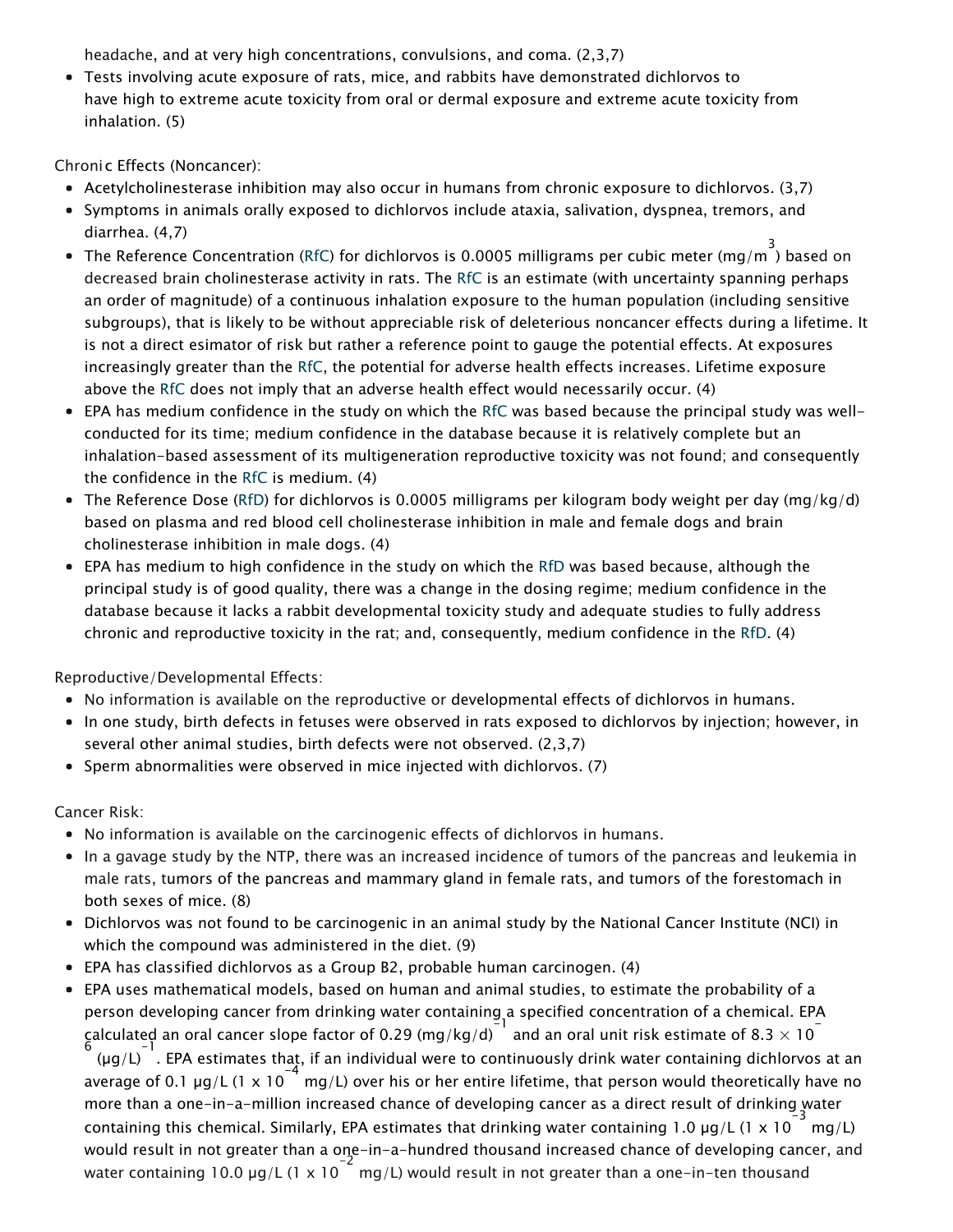increased chance of developing cancer. For a detailed discussion of confidence in the potency estimates, please see IRIS. (4)

## Physical Properties

- The chemical formula for dichlorvos is C H\_Cl\_O P, and its molecular weight is 220.98 g/mol. (3,7)
- 4 7 2 4 Dichlorvos occurs as an oily colorless to amber liquid that is slightly soluble in water. (1,3,4)
- $\bullet$  Dichlorvos has an aromatic chemical odor; the odor threshold has not been established. (1,4)
- The vapor pressure for dichlorvos is 0.012 mm Hg at 20 °C. (3,6)
- The log octanol/water partition coefficient for dichlorvos is 1.16. (7)

Conversion Factors:

To convert concentrations in air (at 25 °C) from ppm to mg/m  $\frac{3}{1}$ : mg/m  $\frac{3}{1}$  = (ppm)  $\times$  (molecular weight of the compound)/(24.45). For dichlorvos: 1 ppm = 9.04 mg/m<sup>3</sup>.

#### Health Data from Inhalation Exposure



#### **Dichlorvos**

ACGIH TLV--American Conference of Governmental and Industrial Hygienists' threshold limit value expressed as a time-weighted average; the concentration of a substance to which most workers can be exposed without adverse effects.

LC<sub>50</sub> (Lethal Concentration <sub>50</sub>)--A calculated concentration of a chemical in air to which exposure for a specific length of time is expected to cause death in 50% of a defined experimental animal population.